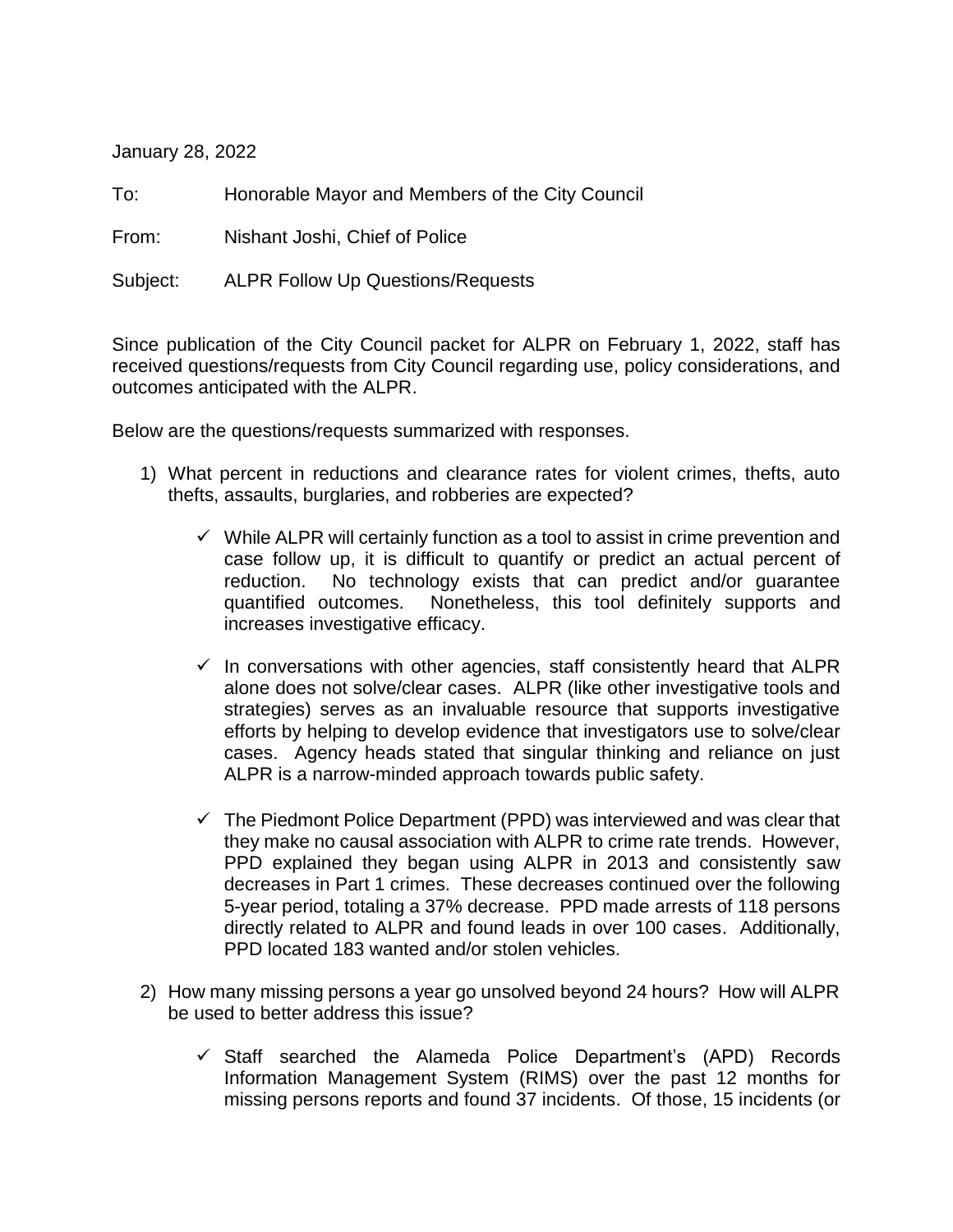41%) were not solved within 24 hours. ALPR has the potential to assist in missing persons cases. Whenever a missing person is linked to a vehicle, that vehicle's license plate could be entered into the system. If the vehicle passes in front of an ALPR camera, an alert would be made to help direct resources accordingly.

- 3) How will the effective use of ALPR be evaluated? How will the impacts of ALPR be separated as just the work of ALPR rather than the work of staff or societal changes?
	- $\checkmark$  Staff emphasizes that ALPR is a tool (among other tools and strategies) designed to assist with crime prevention and follow up investigations. Although staff is confident ALPR will help with investigations, making advances in cases are not always relegated to any one particular resource.
	- $\checkmark$  Cases are solved by investigators who use and gather any and all evidence from a variety of sources which would include ALPR. ALPR can, and will, assist with investigations and staff will look for opportunities to document instances when ALPR was used to assist with developing case leads.
- 4) What are the arrest rates for Alameda residents and non-residents?
	- $\checkmark$  This metric is dependent on the information received by persons arrested at the time of their arrest. It is possible a person arrested gives an incorrect address for a variety of reasons. Even still, staff searched RIMS over the past 12 months for number of arrests and found 937. Of the 937 arrests, 443 (47%) listed Alameda addresses and 494 (53%) listed addresses outside of Alameda.
- 5) Piedmont retains data for 21-days, can we just match them?
	- $\checkmark$  Piedmont retains data for 60 days. APD currently retains data for 6 months and has proposed to reduce the data retention period to 90 days.
- 6) Who will have access to the millions of datapoints that are captured and held?
	- $\checkmark$  APD and anyone APD authorizes will have access to the datapoints.
- 7) What regular reporting is proposed to provide information on access and use of the data?
	- $\checkmark$  APD commits to having a public facing transparency portal which will provide use and access logs.
	- $\checkmark$  APD will audit use to ensure it is in compliance with policy.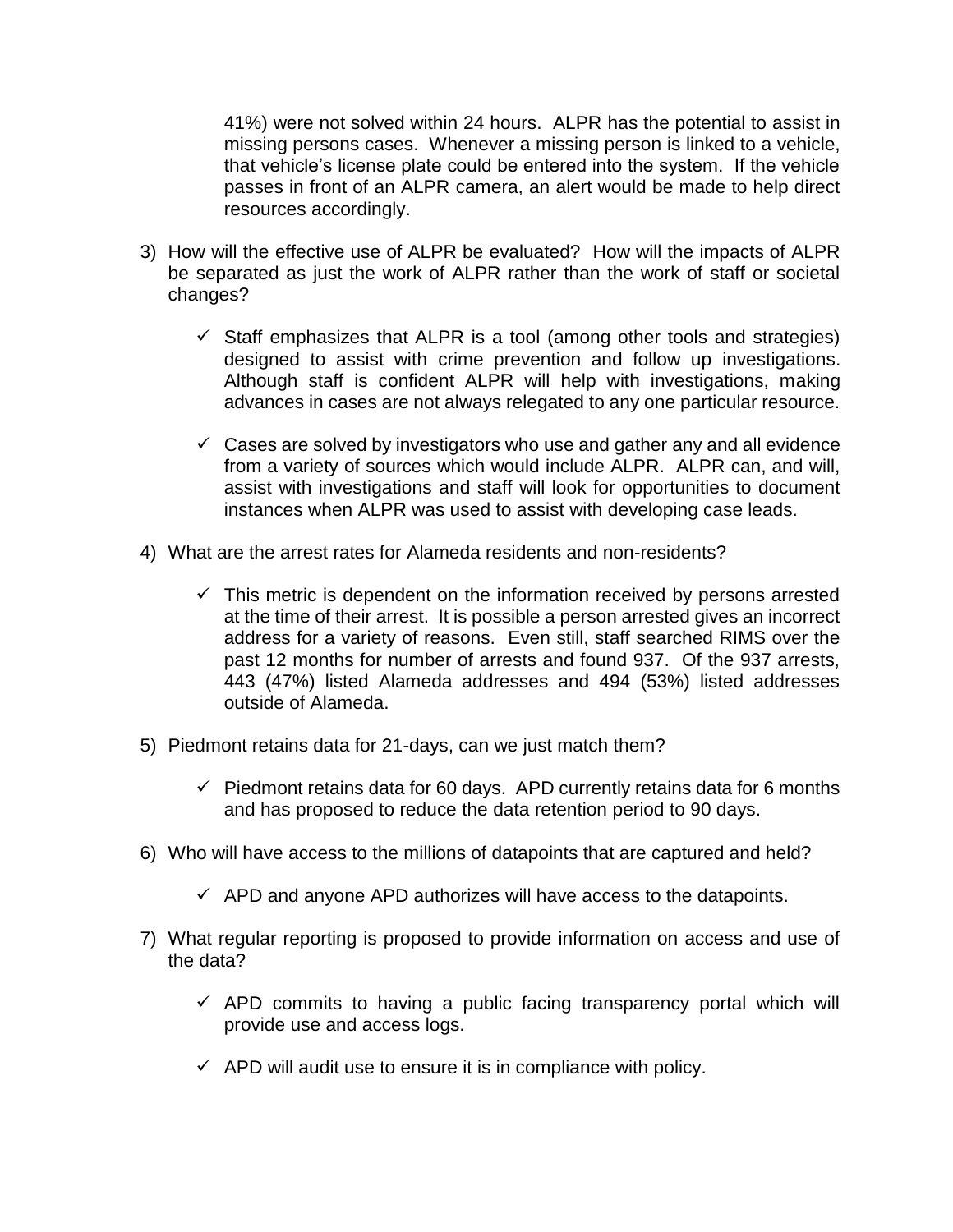- 8) Who will own the machines?
	- $\checkmark$  Generally, equipment would be owned by the City of Alameda. However, there are some vendors who retain ownership of the equipment and remain responsible for maintenance and technology upgrades.
- 9) Who will own the data?
	- $\checkmark$  There are no "owners" of data. However, the information and evidence gathered will be in the custody of APD and accessible to relevant entities for criminal investigations/prosecution like any other items of evidence. ALPR vendors vary in how much access they will have to the data. Some vendors have no access to any data and staff recommends vendor selection should based on limited to no data access by vendors.
- 10) What is the estimated cost of ALPR?
	- $\checkmark$  APD recommends installation of fixed ALPR at 14 locations. If two cameras are installed at each location, the estimated cost would be \$77,000 per year. It is important to recognize some locations may require more than two cameras. If each location required four cameras, the estimated cost would be \$154,000 per year.
	- $\checkmark$  Mobile ALPR systems augment a fixed ALPR system. These systems work nearly identical to the fixed system. However, mobile systems gather data based on where officers drive their patrol vehicles during their shifts. In addition to augmenting the fixed system, mobile systems would readily notify officers of stolen/wanted vehicles as they pass them during routine patrols and would certainly increase officer safety. One additional benefit of mobile ALPR would be assisting in traffic enforcement because these systems can capture a motorist's actions prior to a vehicle being stopped. To a certain extent, the cameras would capture a similar view of what the officer had prior to making the stop. Video evidence is powerful as to the reason a stop is made and could improve accountability. To expand the existing mobile ALPR system, APD recommends installing cameras in 30 patrol vehicles. Although APD currently has 4 mobile ALPR systems from 2014, staff recommends removal of these cameras and the installation of new/updated cameras. The estimated cost of outfitting 30 patrol vehicles would be \$72,000 per year.

*\* Staff sees more value in the fixed ALPR system but strongly recommends consideration for both systems.* 

- 11) How will APD ensure misuse is identified, reported, and investigated?
	- $\checkmark$  APD will require supervisory approval and reason for access every time the system is accessed. Access will be audited and APD remains committed to having a public facing transparency portal where the public can see access and use. Violators and suspected violators of policy will be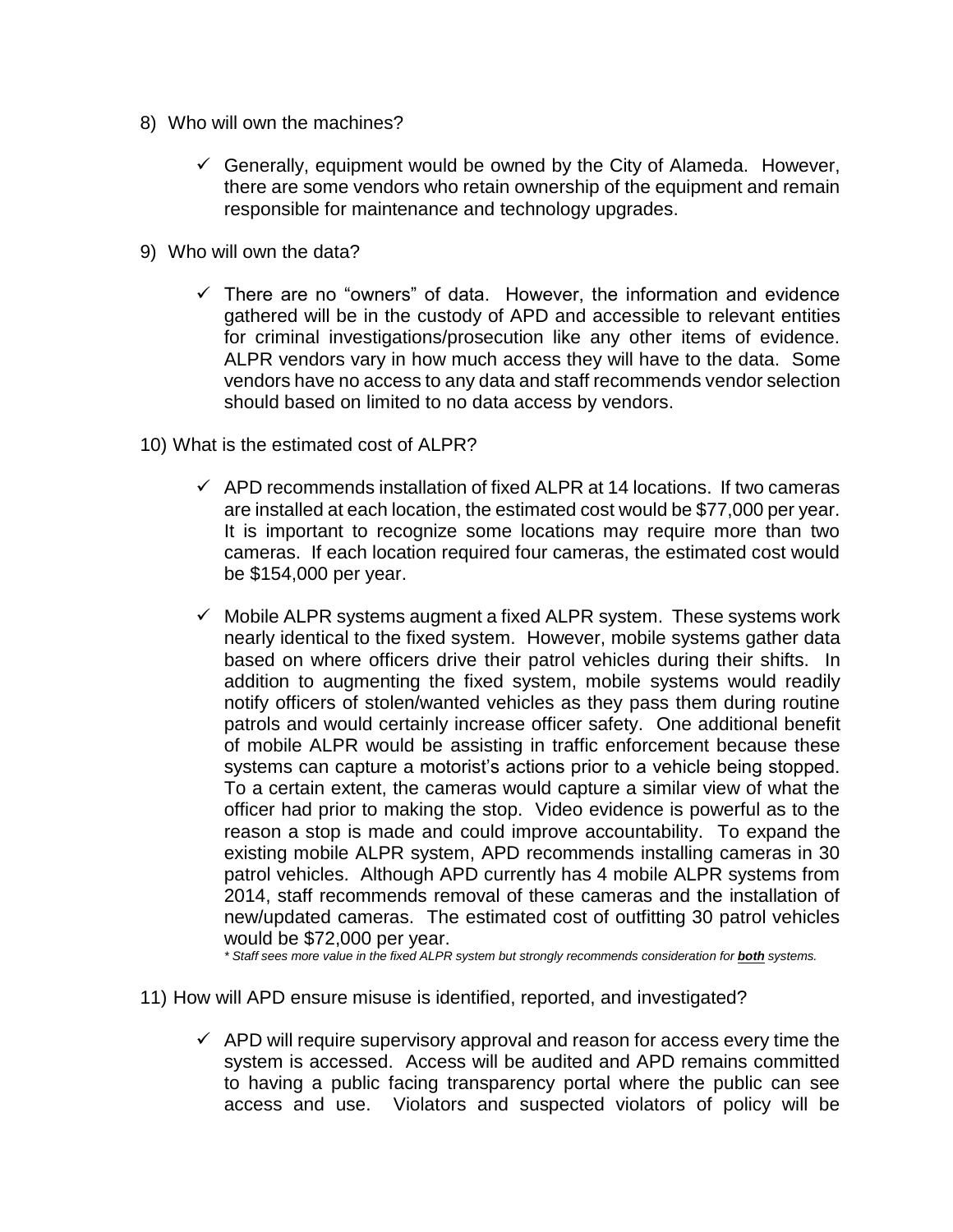investigated in accord with Department policy and any sustained violators will be held accountable through corrective action and/or discipline.

- 12) Under "Identity Capture," the report appears to suggest that APD will be using images from the ALPR to identify individuals in the course of the investigation, is this correct?
	- $\checkmark$  Some ALPR vendors have cameras set to prioritize images of the rear license plate. APD fully supports and recommends vendor selection should be based on this type of prioritization. In the event an image captures evidence that is incriminatory or exculpatory, APD cannot and will not destroy or ignore such evidence. Doing so could be in violation of local, state, and/or federal laws.
- 13) How will APD ensure they are not pursuing misidentified hits? How will APD ensure ALPR is used in a manner that is not discriminatory?
	- $\checkmark$  All hits will be treated as a lead (like any other lead) and will be thoroughly investigated for corroboration with crime incidents. As with all investigations, APD will not take enforcement action without meeting all required legal standards and probable cause. As mentioned before, violators will be investigated and held accountable. Immediate supervisors will also be investigated for any failures in oversight and supervision.
- 14) The staff report states, "APD will maintain…in line with industry standards and best practices. This should be set by the City Council, not ALPR industry.
	- $\checkmark$  APD values, embraces, and adopts 21<sup>st</sup> Century Policing standards and best practices. Any references to "industry standards and best practices" is about 21st Century Policing standards, not the ALPR industry. The ALPR industry is a private "for profit" industry and does not, nor will it, establish best practices for APD. Most importantly, APD will not allow or accept the ALPR industry to set standards for the manner in which APD will deliver service to our community. Staff has and will continue to make policy recommendations to City Council in line with past practices.
- 15) The staff report says, "APD…will require supervisory approval for access." It should say, "APD…will require supervisory approval for **each** access."
	- $\checkmark$  The intent of the original language was for each access but staff can see the need for clarifying language. Staff will provide clarifying language into policy.
- 16) APD should report annually on use.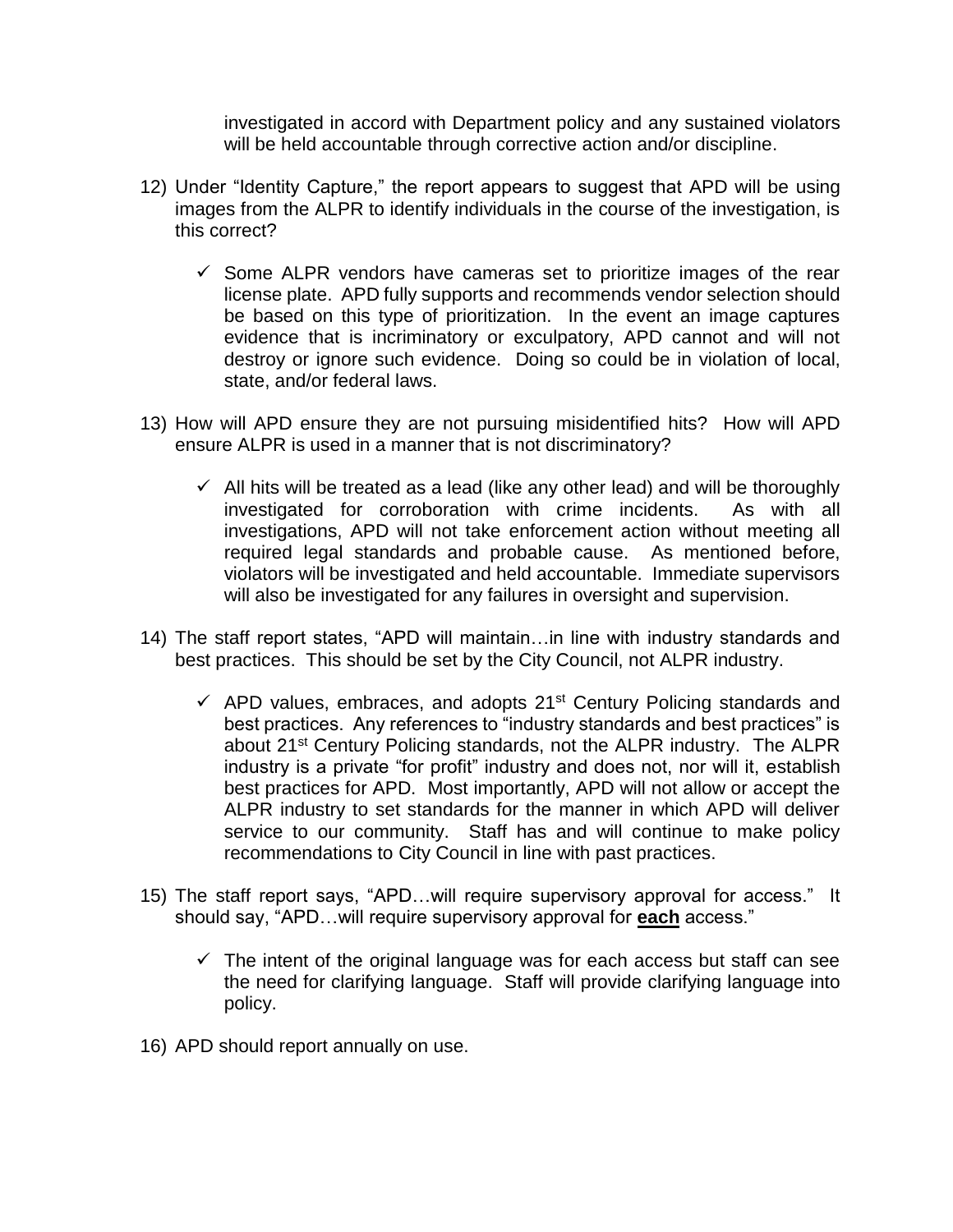- $\checkmark$  APD agrees with this recommendation and, again, remains committed to a public facing transparency portal.
- 17) Policy should expressly prohibit use of ALPR for image retention. If images are retained, it should only be for confirming accurate transcription of license plate information.
	- $\checkmark$  The images captured through ALPR will be retained as proposed.
- 18) Staff report says, "APD will make all attempts to exclude vehicles that have been mistakenly identified. How and what practices have been identified?
	- $\checkmark$  As previously mentioned, ALPR is a tool that provides leads. Leads will be examined for corroboration with crime incidents and details. As leads are developed, they would be validated for relevance. Invalid leads will be excluded and legally cannot not serve as a required element to establish probable cause on enforcement action.
- 19) Staff made a statement that Alameda is a safe city and that statement relates to the need for ALPR. Why does staff believe Alameda is a safe city?
	- $\checkmark$  Although Alameda has less crime than some cities, it is not free of crime. APD remains steadfast and committed to reducing crime and the perception of crime. Crime victims who have experienced crime, may have perceptions that do not align with the crime numbers. This is understandable and APD will work to restore their confidence. Accordingly, a comprehensive analysis of crime should be, both, quantitative and qualitative.
	- $\checkmark$  Realizing the need to place an equal value on the perception of crime with actual crime, staff recommends the use and deployment of ALPR. Our community deserves a public safety agency that has access to relevant crime fighting tools and technology that could improve safety while reviving confidence in public safety efforts.
	- $\checkmark$  The absence of crime is not realistic, but staff believes there's an opportunity to increase public safety through the use of technology. ALPR is a tool that could help with crime prevention and investigative follow up. Due to the environmental design of Alameda, the installation of fixed ALPR at specific locations could help with our public safety efforts.
- 20) Staff report discusses intelligence led policing. How would ALPR help with this?
	- $\checkmark$  Intelligence led policing leverages technology through data collection and analytics to generate valuable leads and intelligence which would help efficiently direct resources in criminal investigations. Intelligence led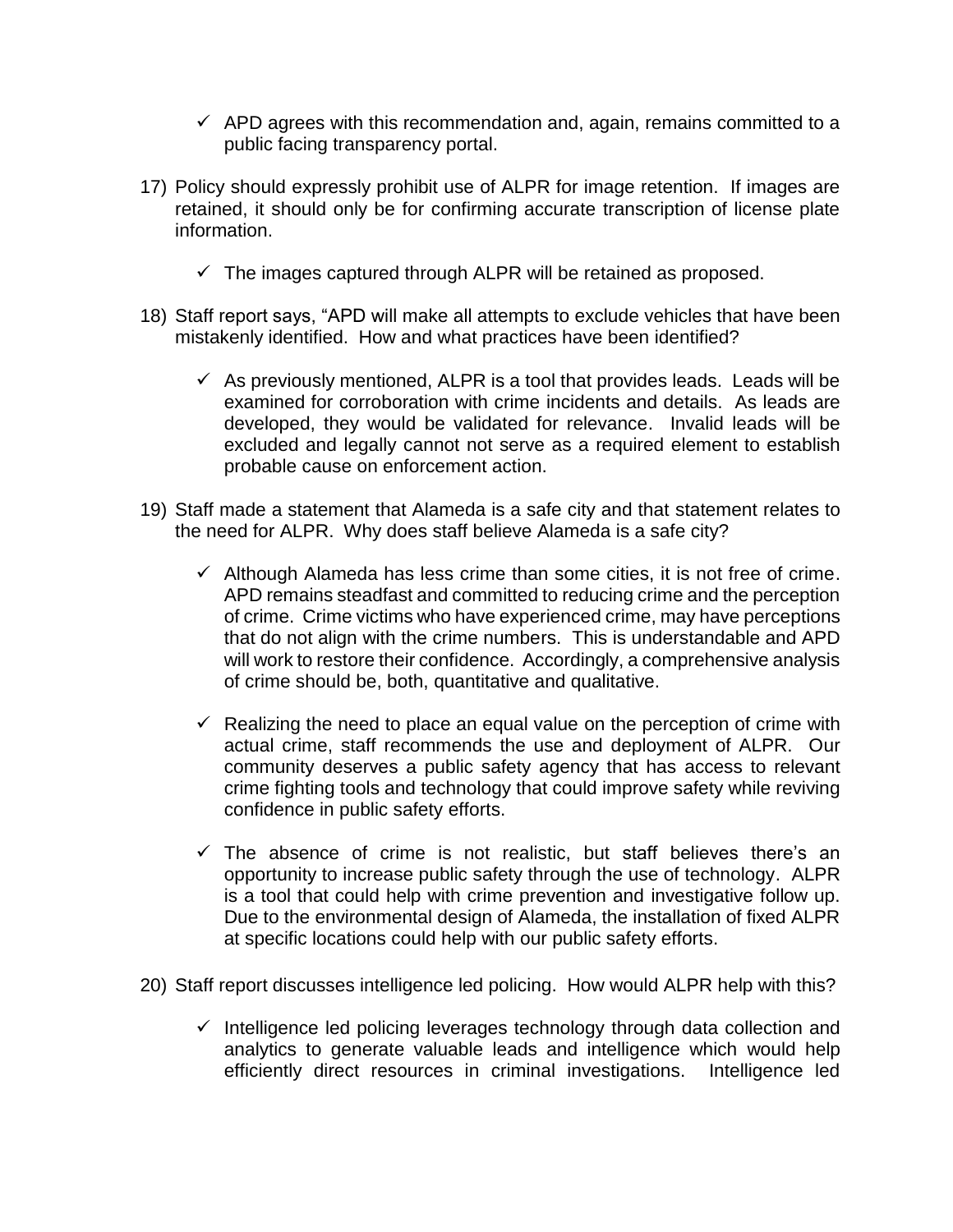policing also depends on collaboration with the community who report their observations that are pushed through technology such as ALPR.

- $\checkmark$  The use of ALPR relies on information and reports from community, crime victims, businesses, witnesses, etc. that inform APD personnel on identifying specific vehicles involved in criminal activity. Once that information is analyzed, staff would look for viable leads that provide actionable intelligence to further advance a criminal investigation. If leads are developed through that analysis, the information becomes actionable intelligence. Actionable intelligence, then, serves as a basis that must meet all legal standards before any enforcement action can be taken.
- $\checkmark$  In summary, ALPR will readily notify APD when a stolen/wanted vehicle passes before the camera. Those alerts would direct APD efforts in a timely manner. ALPR will also help with identifying vehicles involved in criminal activity based on descriptions, license plates, and partial plates from victims and witnesses.

21) Provide crime stats.

| PART <sub>1</sub>    | <b>2021 TOTAL</b> | <b>2020 TOTAL</b>       | % DIFF     |
|----------------------|-------------------|-------------------------|------------|
| <b>ARSON</b>         | 29                | 29                      | 0.0%       |
| <b>AUTO THEFT</b>    | 628               | 470                     | 33.6%      |
| <b>LARCENY</b>       | 1723              | 1816                    | $-5.1%$    |
| <b>BURGLARY</b>      | 220               | 195                     | 12.8%      |
| AGG. ASSAULT         | 139               | 68                      | 104.4%     |
| <b>ROBBERY</b>       | 84                | 112                     | $-25.0%$   |
| <b>RAPE</b>          | 26                | 12                      | 116.7%     |
| MURDER/MANS          | $\bf{0}$          | $\overline{\mathbf{3}}$ | $-100.0\%$ |
| <b>TOTAL PART 1</b>  | 2849              | 2705                    | 5.3%       |
| PART <sub>2</sub>    |                   |                         |            |
| <b>ALL OTHER</b>     | 601               | 543                     | 10.7%      |
| RUNAWAY/INCORR       | 6                 | 21                      | $-71.4%$   |
| VICE/GAMBLE          | $\bf{0}$          | $\mathbf{0}$            | 0.0%       |
| <b>DISTURB PEACE</b> | 5                 | 16                      | $-68.8%$   |
| <b>DRUNK</b>         | 48                | 76                      | $-36.8%$   |
| <b>LIQUOR LAWS</b>   | $\bf{0}$          | $\mathbf{0}$            | 0.0%       |
| <b>DUI</b>           | 97                | 79                      | 22.8%      |
| <b>NARCOTICS</b>     | 86                | 98                      | $-12.2%$   |
| <b>FAMILY/CHILD</b>  | 6                 | 16                      | $-62.5%$   |
| <b>SEX OFFENSE</b>   | 18                | 34                      | $-47.1%$   |
| <b>WEAPONS OFF</b>   | 36                | 42                      | $-14.3%$   |
| VANDALISM            | 320               | 373                     | $-14.2%$   |
| EMBAZZLE/FRAUD       | 177               | 216                     | $-18.1%$   |
| FORGERY/CNTFEIT      | 96                | 88                      | 9.1%       |
| SIMPLE ASSAULT       | 317               | 325                     | $-2.5%$    |
| <b>TOTAL PART 2</b>  | 1813              | 1927                    | $-5.9%$    |
| <b>GRAND TOTAL</b>   | 4662              | 4632                    | 0.6%       |

 $\checkmark$  See below crime table for 2021

*\* Green indicates reductions, yellow indicates no change, red indicates increases*